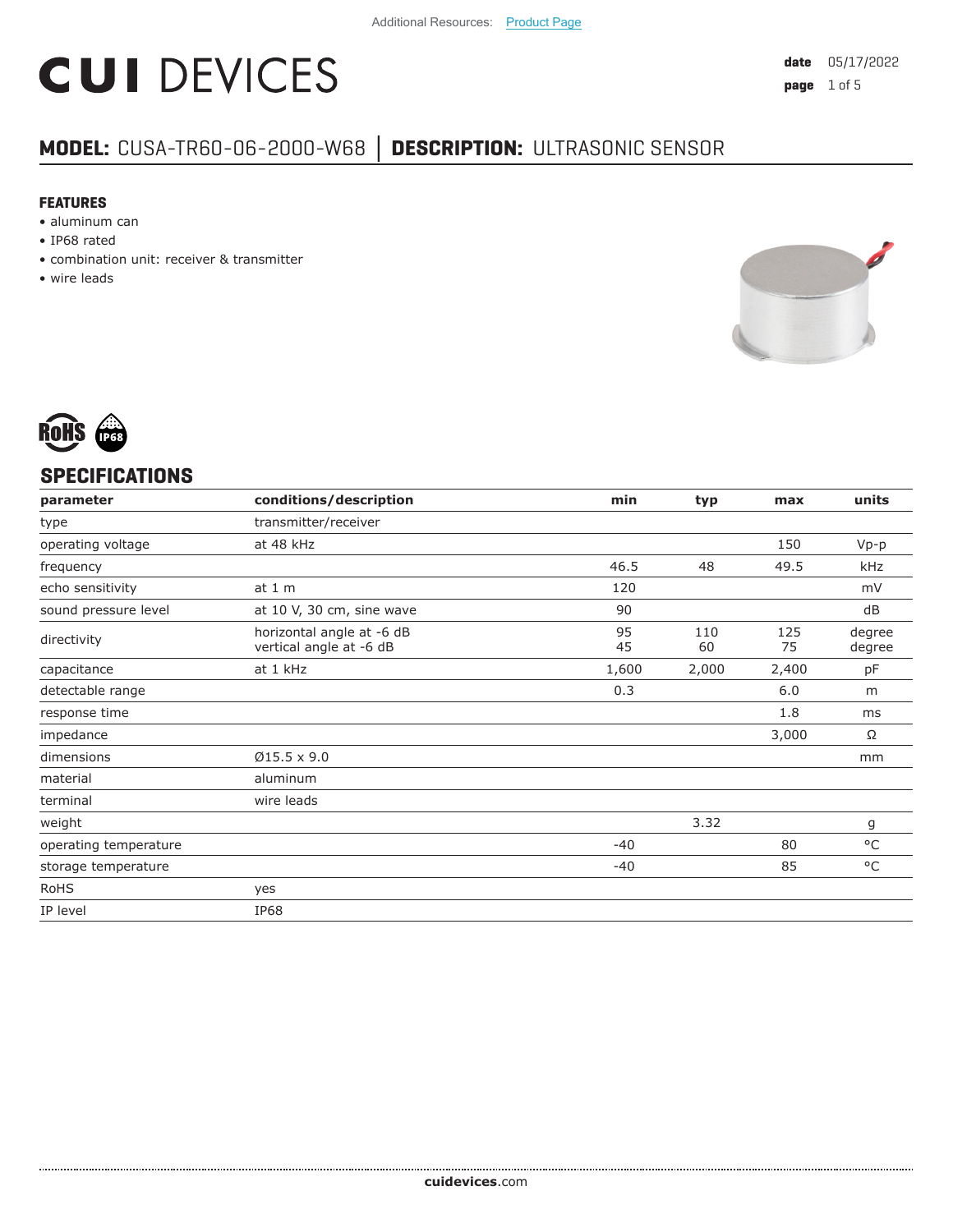#### **MECHANICAL DRAWING**

units: mm

wire: UL1571 30 AWG



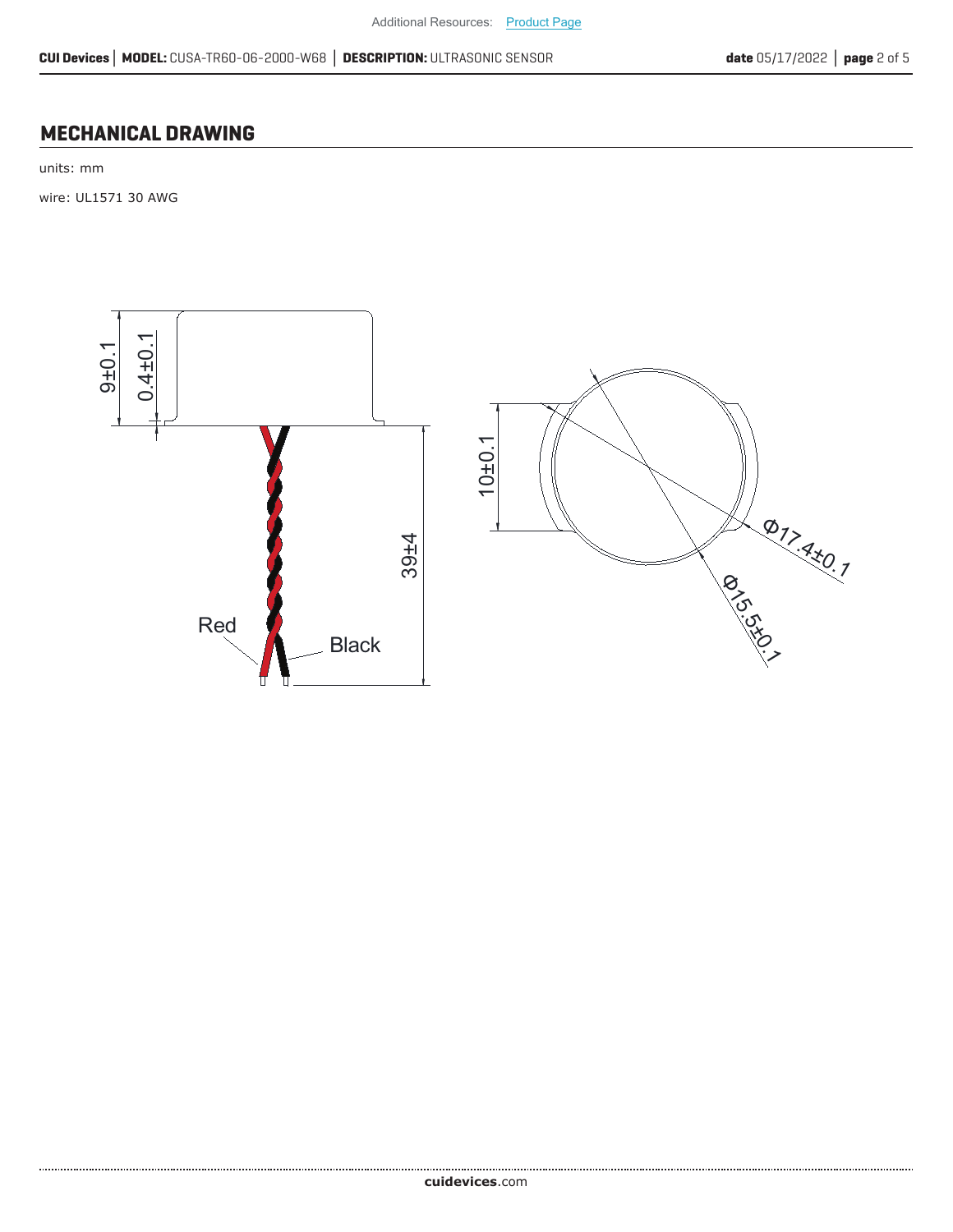#### **BEAM PATTERNS**

......................

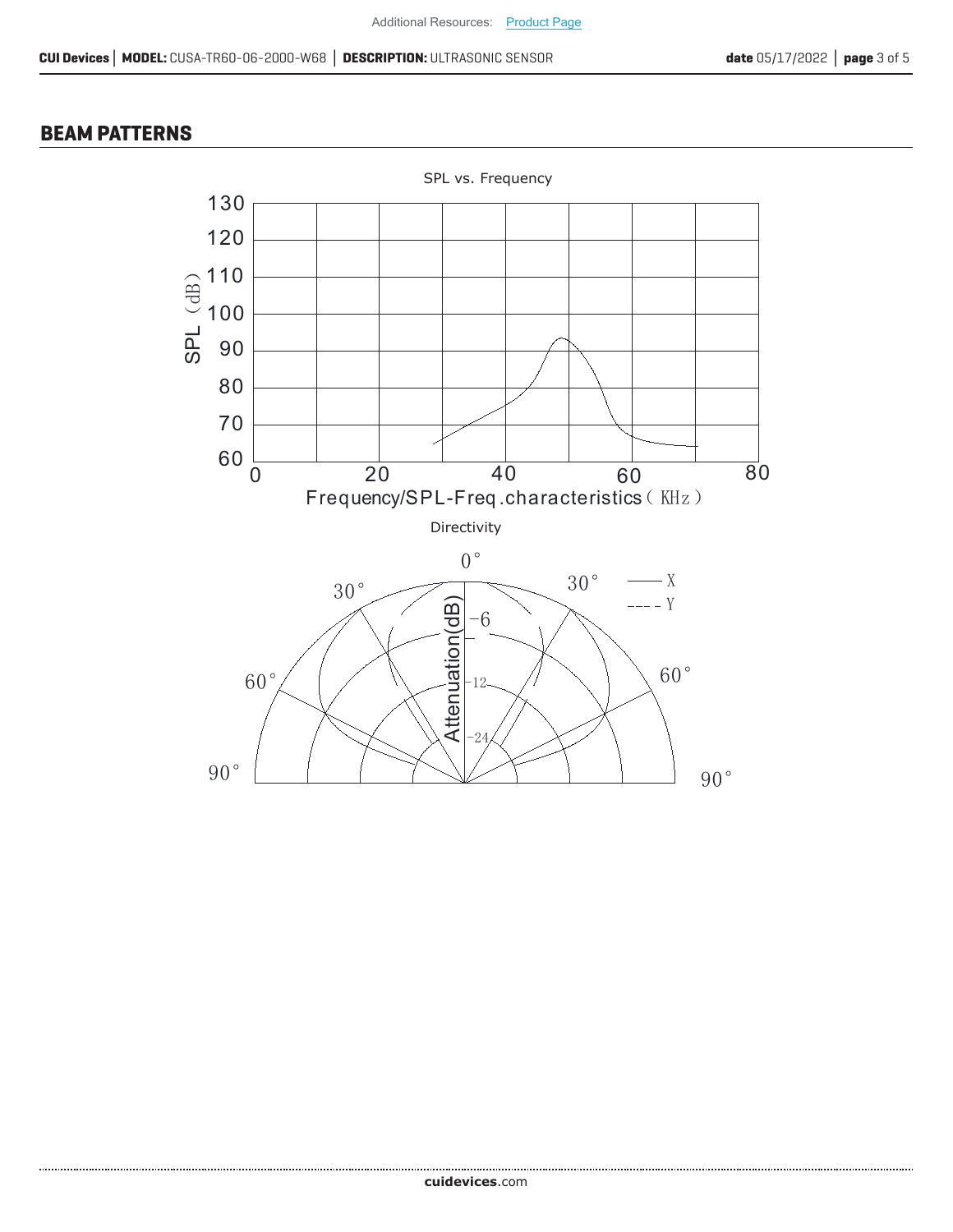#### **PACKAGING**

units: mm

Tray Size: 235 x 135 x 30 mm Tray QTY: 50 pcs per tray Carton Size: 280 x 285 x 240 mm Carton QTY: 1,000 pcs per carton